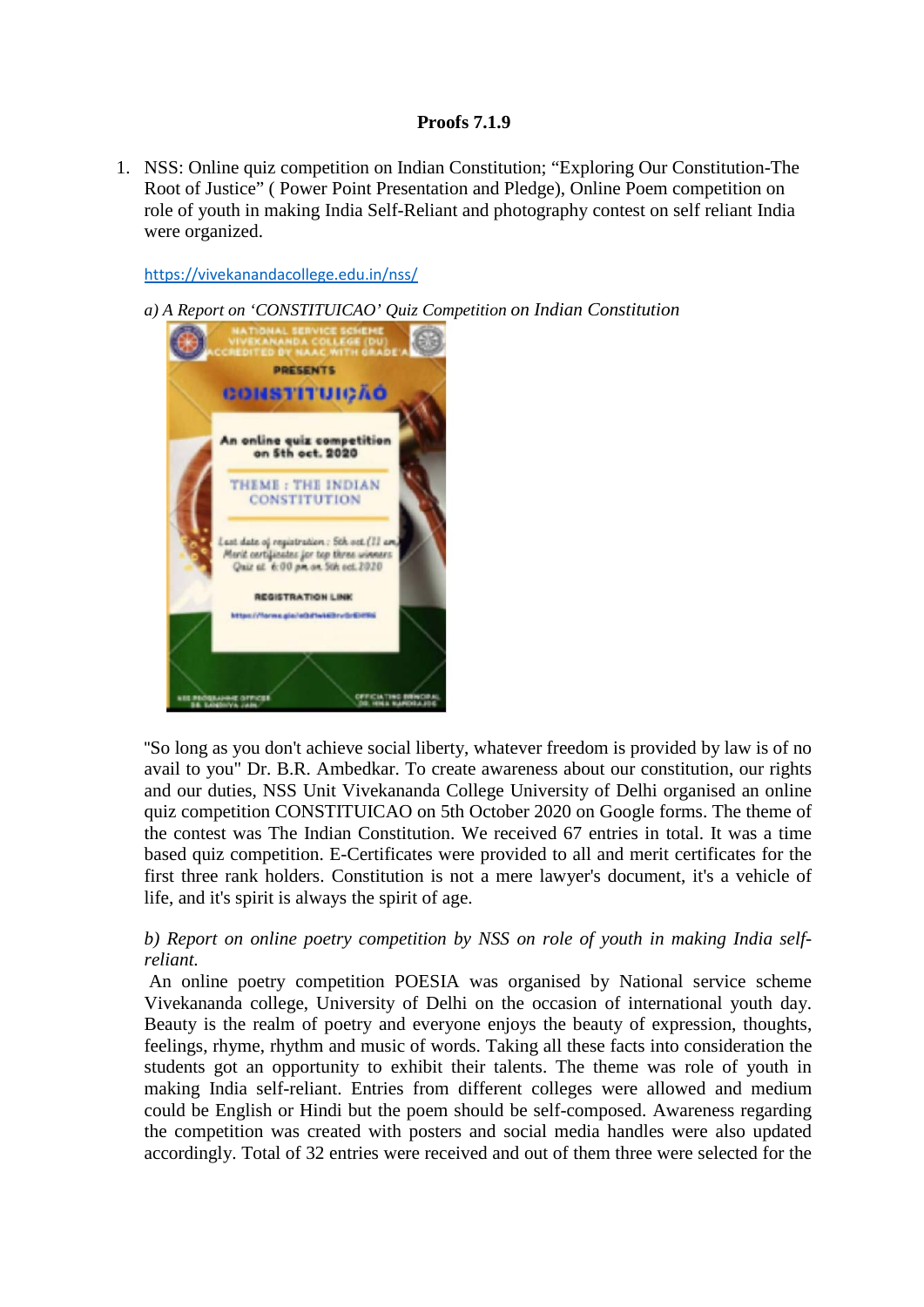merit. E-Certificates were provided to all and merit certificates for the three rank holders.



*c) Report of photography contest on self reliant India by NSS.* An online photography contest ARTSY LENS was organised by National service scheme, Vivekananda College, University of Delhi based on the theme of SELF RELIANT INDIA. Posters were made to create awareness about the same and social media handles were also updated respectively. The contest was open to both phone and camera photographers, basic editing was also allowed. It was a creative event at which the participants got an opportunity to capture anything based on self reliant India. We received 18 entries from different colleges and amongst them three top entries for merit were selected. E-Certificates were provided to all and merit certificates for the three rank holders.

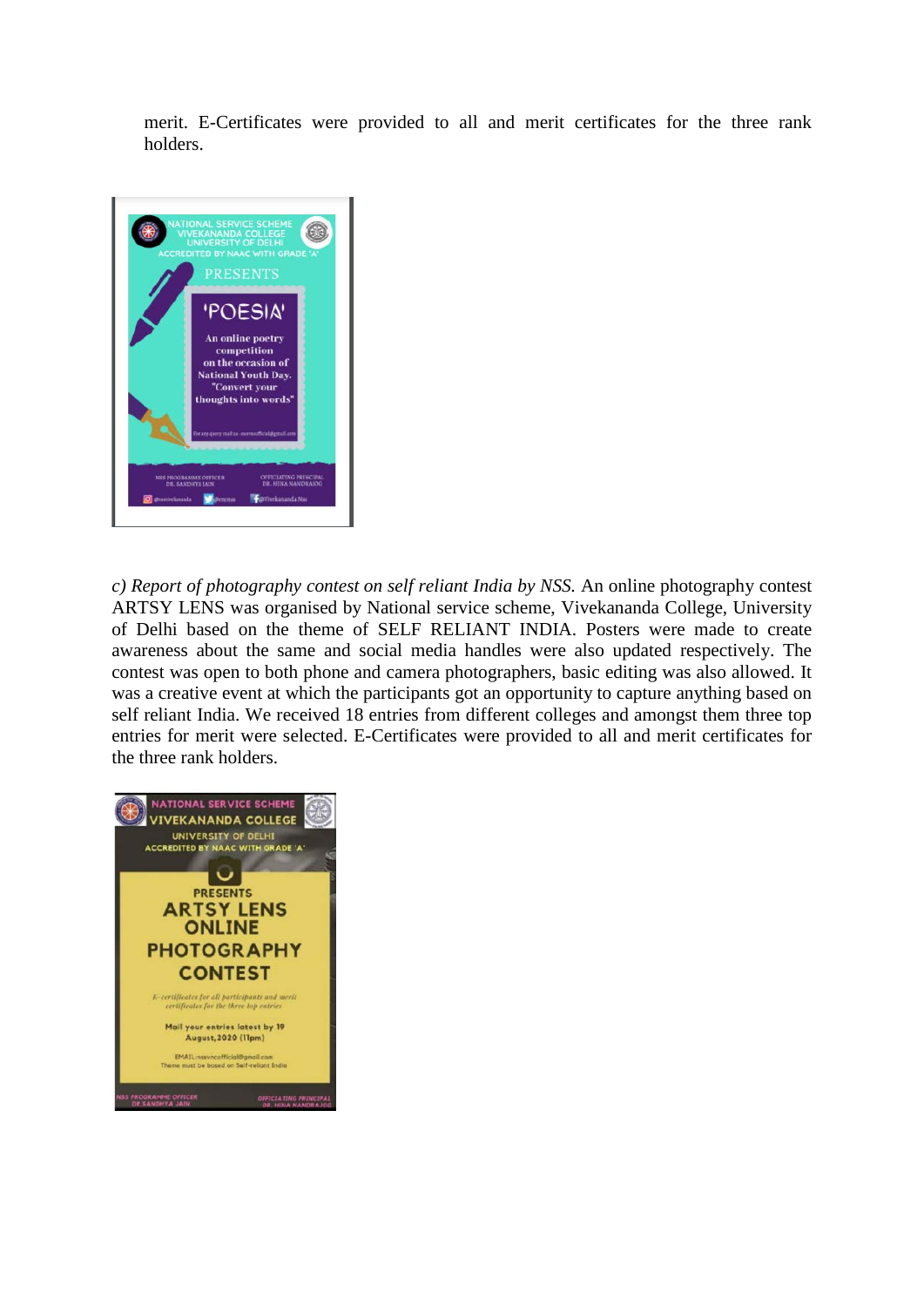2) College departments and committees organized various activities under Azadi ka Amrut Mahotsava fuelled by the spirit of Atma nirbhar Bharat which can be found in the following link. <https://vivekanandacollege.edu.in/azadi-ka-amrut-mahotsav/>

2. SOCDC: In association with Delhi State Legal Services Authority (DLSA), this college committee initiated an Add on course on constitutional obligations: values, rights, duties and responsibilities of citizens.

*Add-On Course: Course began on 22nd September, 2020 (15 hours course)*



This Online Add-On course which was free was organized by District Legal Services Authority (DLSA) in collaboration with VNC to increase awareness about DSLSA/DLSA and to increase legal literacy amongst college students. Sessions were interactive and included:

- 1. Virtual tours:
	- Virtual Tour of DSLSA/DLSA& District Court
	- Virtual Tour of Police Station
- 2. Constitution of India
- 3. Indian Criminal Justice System
- 4. Cyber Law